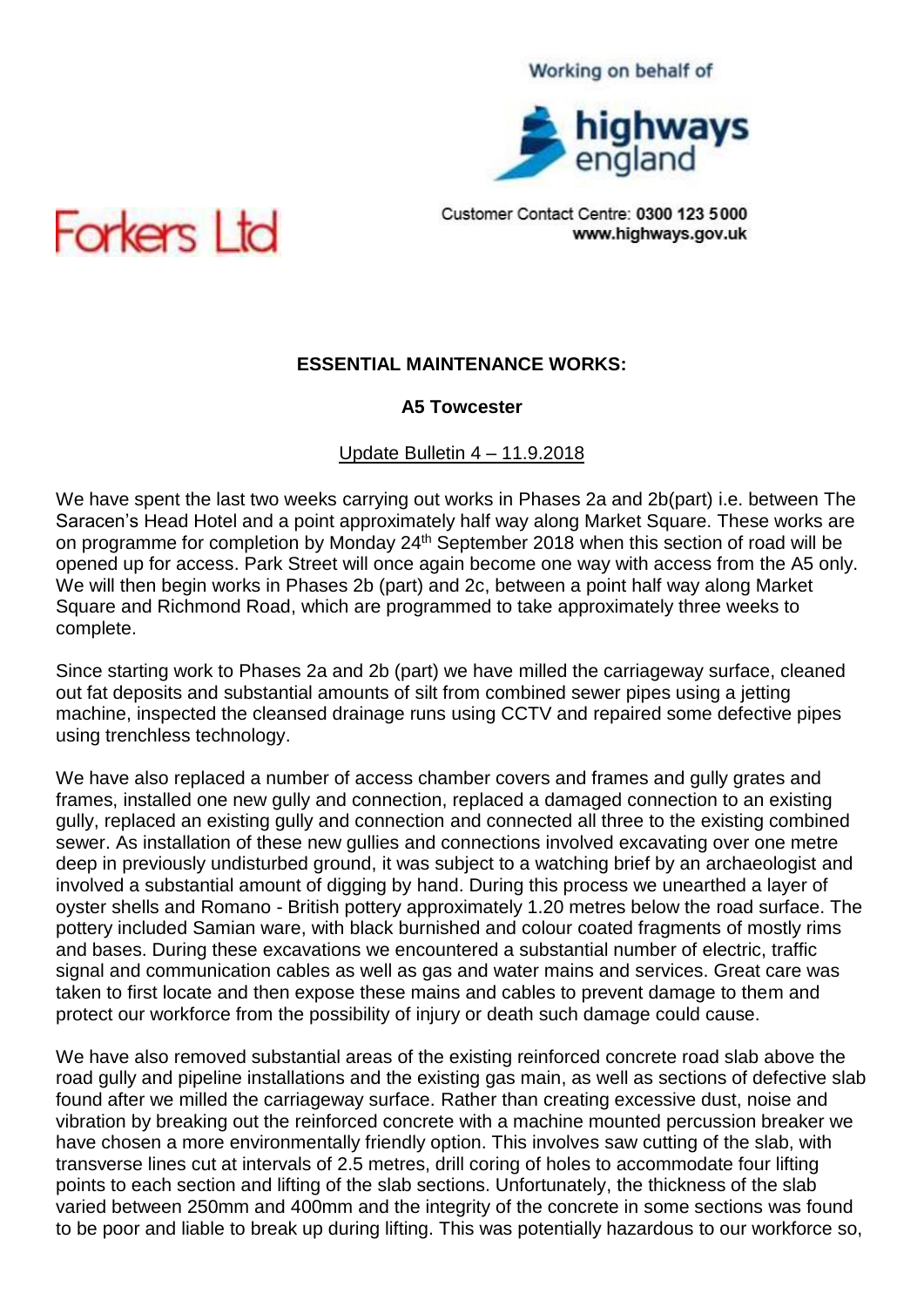## Working on behalf of



Customer Contact Centre: 0300 123 5000 www.highways.gov.uk



to overcome both problems, we reduced the size of the sections being lifted by saw cutting additional cross cuts, coring additional holes and installing further lifting points.

Work has started to reinstate the excavated areas of concrete road slab, with the minimum 100mm thick sand protection layer over the gas main either excavated or topped up and reshaped to a uniform level and then overlaid by a blinding layer of concrete to ensure a regular 310mm thickness of reinforced concrete slab.

Holes are drilled at 600mm intervals in both of the saw cut sides of the existing road slab to accommodate 25mm diameter x 400mm long mild steel dowel bars to tie the new slab to the existing. Two layers of A143 steel mesh are laid, one approximately 40mm above the bottom and one approximately 40mm below the top of the new slab. A 310mm layer of C40 / 50 concrete is then poured and vibrated to level using a hydraulic vibrating poker. This ensures that there are no voids in the concrete slab. Traffic cannot be allowed over the new reinforced concrete slab until the concrete has cured to a minimum strength of 20N. As the time taken for concrete to reach this strength is dependant on various factors e.g. ambient temperature we will take several samples of the concrete on delivery to make test blocks with. These blocks will be tested to destruction under laboratory conditions by crushing, initially three days after the concrete pour and, if the strength hasn't been reached, every two days after that until the concrete has reached the required strength.

Clancy Docwra substantially completed their works, on behalf of Anglian Water, to replace a water main in Northampton Road near the junction of the southbound A5 and reinstated the carriageway surfacing and re-cut and re-installed traffic signal loops. Unfortunately, Anglian Water were unable to connect this new main to the existing main at each end due to a problem with cutting off the water supply. Anglian Water will return in a few weeks to complete their works and I will let you know when that is likely to be when I have that information.

Scaffolding has been erected in the north footpath of Chantry Lane to enable urgent repairs to Chantry House. Pedestrian access has been maintained on the south footpath.

Relining of approximately 64 metres of an existing 225mm diameter sewer, running south from Reffield Close towards Marlow Road has been completed and we have also completed surveying a brick culvert, an Anglian Water asset which runs through Phases 2 and 3. The information gained from this survey has been forwarded to Anglian Water for their deliberations. We will be returning to Phase 4 at a later date to cleanse existing road gullies and connections with a jetting machine.

Works yet to be carried out in Phase 2a and 2b(part) include the permanent reinstatement of footway around road gullies with block and York stone paving, relaying of granite kerbs and channels around road gullies, completing the removal and permanent reinstatement of the reinforced concrete road slab, saw cutting contraction and crack inducer joints in new reinforced concrete slab, applying tack coat to the milled surface and then machine laying asphalt surface course material to a compacted thickness of 50mm, laying High Friction Surfacing (HFS) to areas of the newly resurfaced carriageway, applying road markings to replace those removed during the surfacing works and installing traffic signal loops and road studs.